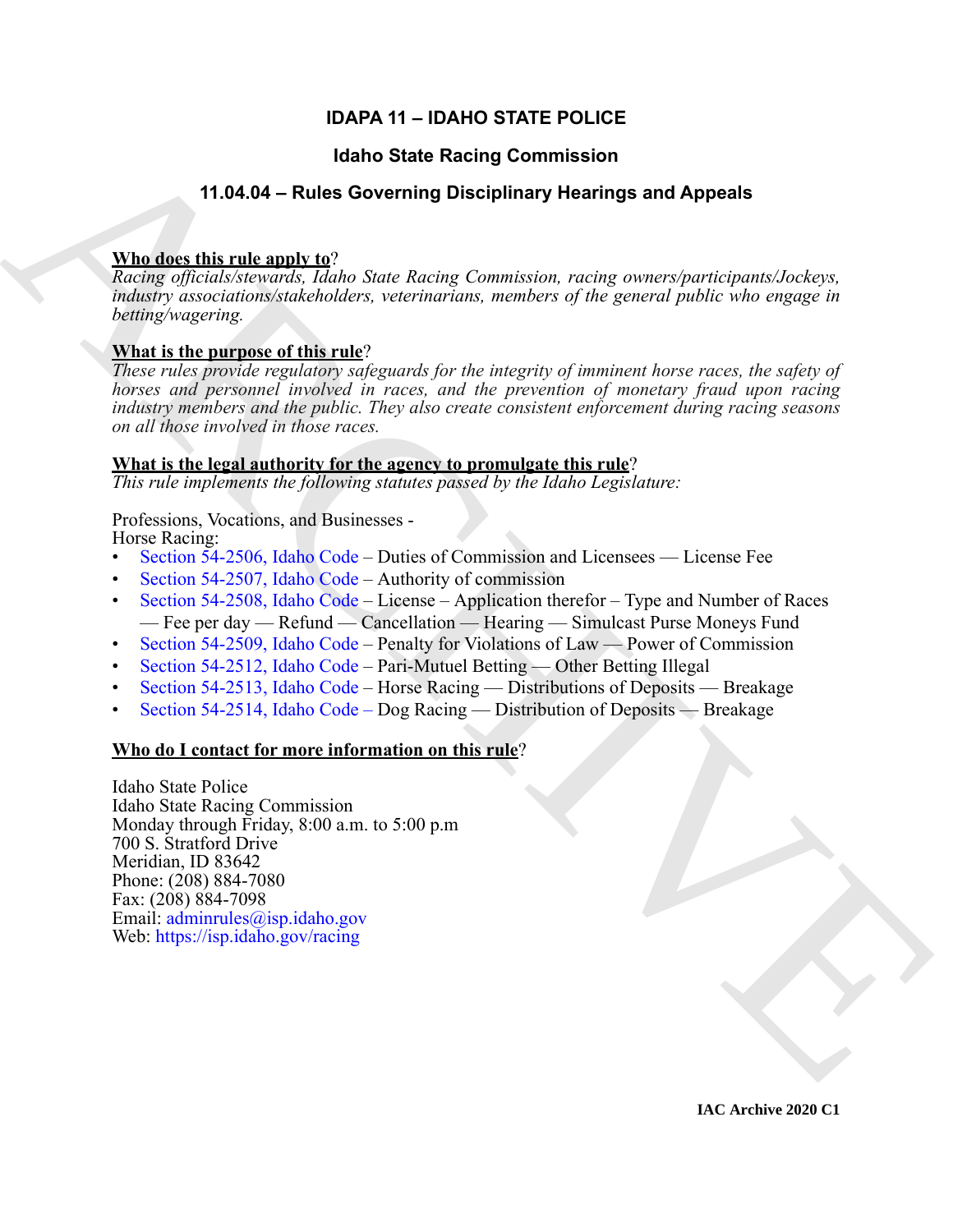# **Table of Contents**

| 11.04.04 – Rules Governing Disciplinary Hearings and Appeals    |  |
|-----------------------------------------------------------------|--|
|                                                                 |  |
|                                                                 |  |
|                                                                 |  |
|                                                                 |  |
|                                                                 |  |
|                                                                 |  |
|                                                                 |  |
| 030. Exemption From The Idaho Rules Of Administrative Procedure |  |
|                                                                 |  |
|                                                                 |  |
|                                                                 |  |
|                                                                 |  |
|                                                                 |  |
|                                                                 |  |
|                                                                 |  |
|                                                                 |  |
|                                                                 |  |
|                                                                 |  |
|                                                                 |  |
|                                                                 |  |
|                                                                 |  |
|                                                                 |  |
|                                                                 |  |
|                                                                 |  |
|                                                                 |  |
|                                                                 |  |
|                                                                 |  |
|                                                                 |  |
|                                                                 |  |
|                                                                 |  |
|                                                                 |  |
|                                                                 |  |
|                                                                 |  |
|                                                                 |  |
|                                                                 |  |
|                                                                 |  |
|                                                                 |  |
|                                                                 |  |
|                                                                 |  |
|                                                                 |  |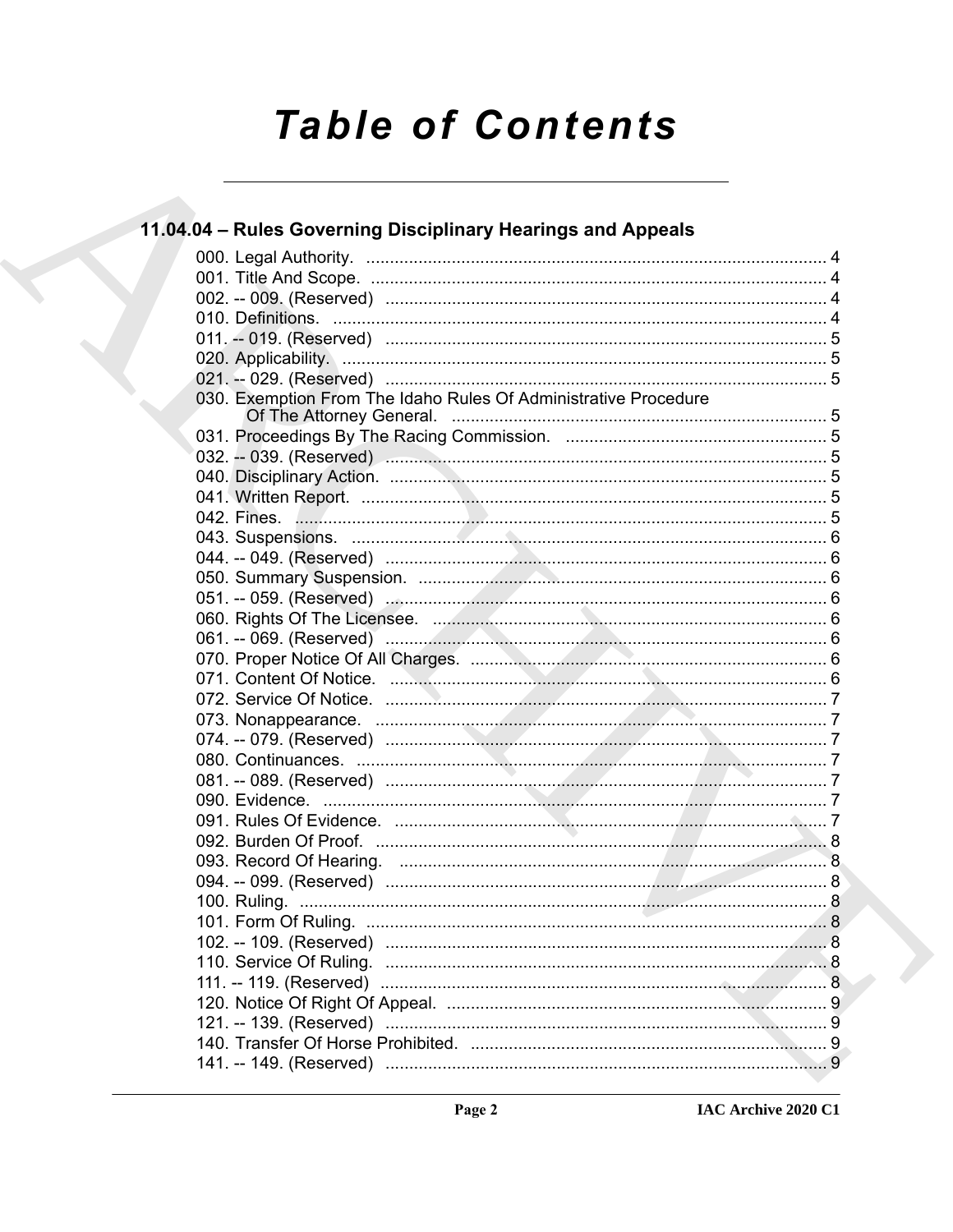# Table of Contents (cont'd)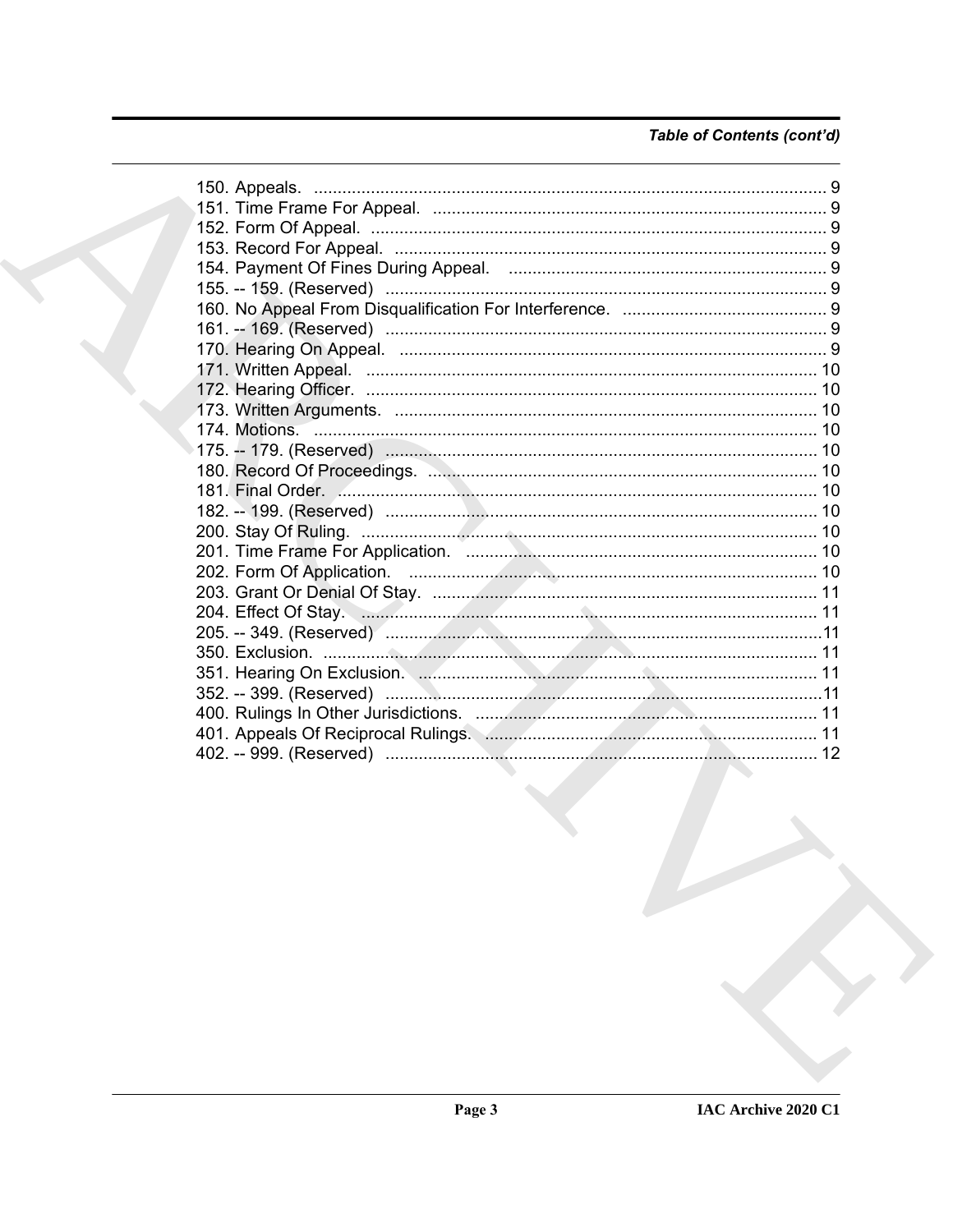## <span id="page-3-25"></span><span id="page-3-24"></span><span id="page-3-12"></span><span id="page-3-11"></span><span id="page-3-10"></span><span id="page-3-9"></span><span id="page-3-8"></span><span id="page-3-7"></span><span id="page-3-6"></span><span id="page-3-5"></span><span id="page-3-1"></span><span id="page-3-0"></span>**11.04.04 – RULES GOVERNING DISCIPLINARY HEARINGS AND APPEALS**

<span id="page-3-4"></span><span id="page-3-3"></span><span id="page-3-2"></span>

| 000.                                 | LEGAL AUTHORITY.                                                                                                                                                                                              |             |
|--------------------------------------|---------------------------------------------------------------------------------------------------------------------------------------------------------------------------------------------------------------|-------------|
|                                      | This chapter is adopted pursuant to the legal authority of Title 54, Chapter 25, of the Idaho Code.                                                                                                           | $(3-29-10)$ |
| 001.                                 | TITLE AND SCOPE.                                                                                                                                                                                              |             |
| 01.                                  | Title. These rules of the Idaho State Racing Commission are cited as IDAPA 11.04.04, "Rules<br>Governing Disciplinary Hearings and Appeals."                                                                  | $(3-29-10)$ |
| 02.                                  | Scope. These rules govern disciplinary hearings and appeals in the State of Idaho.                                                                                                                            | $(3-29-10)$ |
| $002. - 009.$                        | (RESERVED)                                                                                                                                                                                                    |             |
| 010.                                 | <b>DEFINITIONS.</b><br>In addition to the definitions in Title 54, Chapter 25, Idaho Code, the following apply:                                                                                               | $(3-20-20)$ |
| 01.                                  | Act. The Idaho Racing Act, Section 54-2501, Idaho Code.                                                                                                                                                       | $(3-29-10)$ |
| 02.                                  | Appeal. A request for the Racing Commission or its designee to investigate, consider and review<br>any decisions or rulings of Stewards of a meeting.                                                         | $(3-29-10)$ |
| 03.<br>of statute or rules occurred. | <b>Burden of Proof.</b> The obligation to establish by the preponderance of the evidence that a violation                                                                                                     | $(3-29-10)$ |
| 04.                                  | Continuance. Postponement of adjudicatory proceedings to a future date.                                                                                                                                       | $(3-29-10)$ |
| 05.                                  | De Novo Hearing. To have the matter heard anew.                                                                                                                                                               | $(3-29-10)$ |
| 06.<br>rules.                        | Disciplinary Action. A process for dealing with behavior that violates the provisions of these                                                                                                                | $(3-29-10)$ |
| 07.                                  | Evidence. Data presented in proof of the facts in issue and which may include the testimony of<br>witnesses, records, documents, or objects.                                                                  | $(3-29-10)$ |
| 08.                                  | <b>Exclusion</b> . The act of preventing a person from entering or remaining on the grounds of any racing<br>association or simulcast facility under the jurisdiction of the Racing Commission.               | $(3-29-10)$ |
| 09.<br>Commission.                   | <b>Executive Director.</b> The person responsible for the administration of the Idaho State Racing                                                                                                            | $(3-29-10)$ |
| 10.                                  | Hearing Officer. An official appointed by the Idaho State Racing Commission to conduct an<br>investigation or administrative hearing so that the agency can exercise its statutory powers.                    | $(3-29-10)$ |
| 11.                                  | Horsemen's Bookkeeper. A bonded racing association employee who manages the horsemen's<br>accounts which covers all monies due horsemen in regards to purses, stakes, rewards, claims and deposits. (3-29-10) |             |
| 12.<br>or a regulated activity.      | Licensee. Any person or entity holding a license from the Racing Commission to engage in racing                                                                                                               | $(3-29-10)$ |
| 13.                                  | Motions. A request for a steward or racing commission to make a decision.                                                                                                                                     | $(3-29-10)$ |
| 14.                                  | <b>Notice.</b> A written or printed announcement from Stewards or the Racing Commission.                                                                                                                      | $(3-29-10)$ |
| 15.<br>pari-mutuel wagering.         | Racing Association. Any person licensed by the Racing Commission to conduct a race meet and                                                                                                                   | $(3-29-10)$ |
| 16.                                  | <b>Ruling</b> . An official decision by the stewards stating the charges against the licensee.                                                                                                                | $(3-29-10)$ |
| 17.                                  | Stay. To delay or stop the effect of a stewards ruling.                                                                                                                                                       | $(3-29-10)$ |
| 18.                                  | Steward. A racing official who presides over a race meet, has jurisdiction over all racing officials,<br>rules on protests and claims of foul, and imposes fines and suspensions.                             | $(3-29-10)$ |

<span id="page-3-23"></span><span id="page-3-22"></span><span id="page-3-21"></span><span id="page-3-20"></span><span id="page-3-19"></span><span id="page-3-18"></span><span id="page-3-17"></span><span id="page-3-16"></span><span id="page-3-15"></span><span id="page-3-14"></span><span id="page-3-13"></span>**Section 000 Page 4**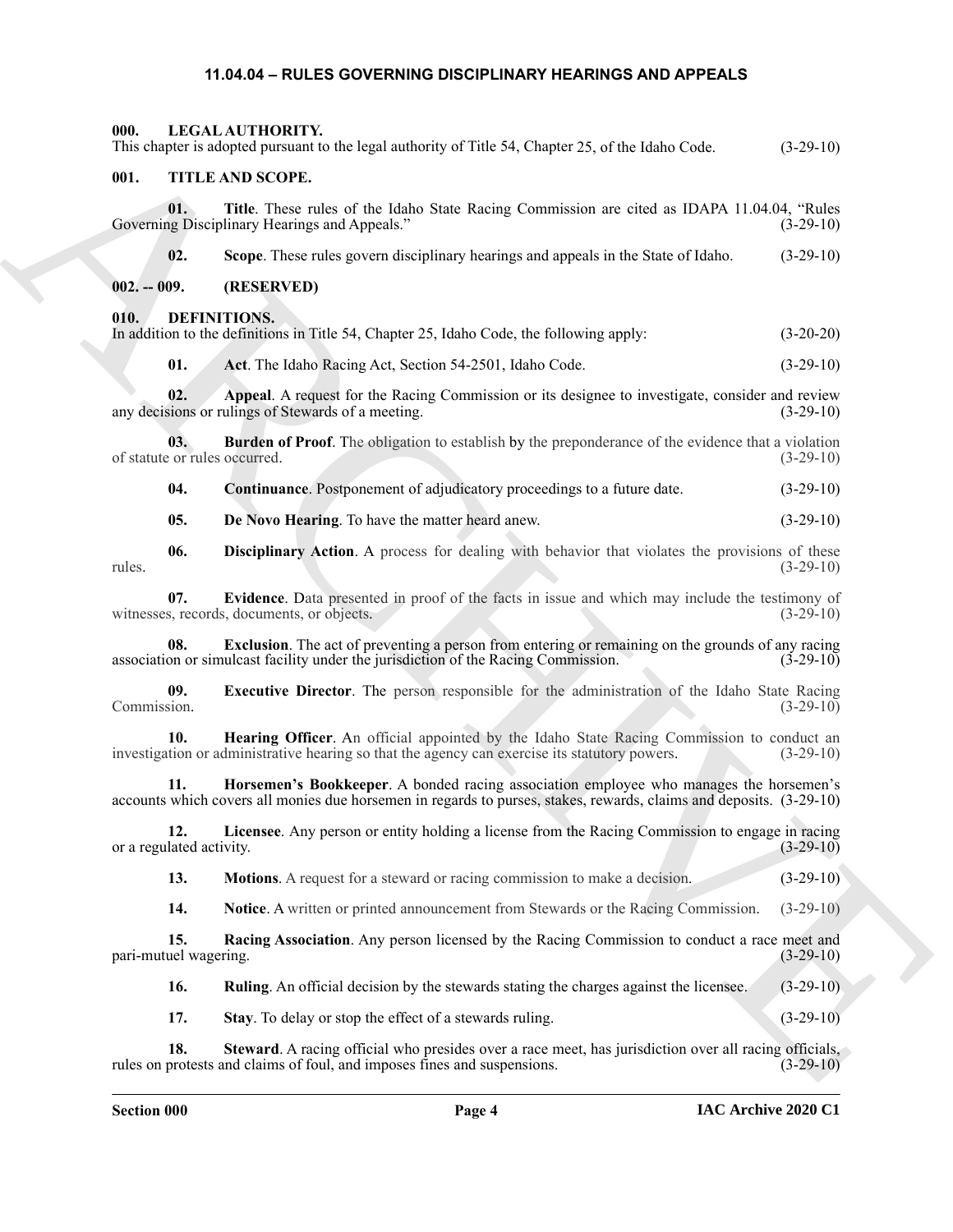<span id="page-4-10"></span>**19. Suspension**. A temporary remedial measure designed to protect the safety and integrity of the horse racing industry and the participants therein. (3-29-10)

#### <span id="page-4-0"></span>**011. -- 019. (RESERVED)**

#### <span id="page-4-9"></span><span id="page-4-1"></span>**020. APPLICABILITY.**

These rules apply to all proceedings for disciplinary action of licensees and associated proceedings including disqualification. (3-29-10)

#### <span id="page-4-2"></span>**021. -- 029. (RESERVED)**

#### <span id="page-4-12"></span><span id="page-4-3"></span>**030. EXEMPTION FROM THE IDAHO RULES OF ADMINISTRATIVE PROCEDURE OF THE ATTORNEY GENERAL.**

<span id="page-4-13"></span>**01.** Findings. In accordance with Section 67-5206(5)(b), Idaho Code, the Racing Commission makes wing findings: (3-29-10) the following findings:

**a.** Horse racing is a sport requiring racing officials to make immediate binding decisions affecting the races and participants in the races. (3-29-10)

**b.** A central element of horse racing is pari-mutuel betting, and public confidence in the outcome of ritical to the racing industry and the general public. (3-29-10) races is critical to the racing industry and the general public.

**c.** Racing seasons at certain locations are often very short and involve preliminary and final races requiring quick action in order for disciplinary action to be effective and in order to permit final races to be run without controversy as to the participants and winners. (3-29-10)

Nationwide, participants in racing have become accustomed to, and acknowledge the need for, immediate authoritative decisions and quick disciplinary action. (3-29-10)

<span id="page-4-14"></span>**02. Idaho Rules of Administrative Procedure of the Attorney General**. Because of the factors described in Subsection 030.01 of these rules, the Racing Commission adopts IDAPA 04.11.01, "Idaho Rules of Administrative Procedure of the Attorney General." (3-29-10)

**a.** Proceedings before the Racing Commission are governed by IDAPA 04.11.01, "Idaho Rules of Administrative Procedure of the Attorney General." (3-29-10)

Proceedings by the Stewards are governed exclusively by this chapter (IDAPA 11.04.04), and 04.11.01, "Idaho Rules of Administrative Procedure of the Attorney General." (3-29-10) supersede IDAPA 04.11.01, "Idaho Rules of Administrative Procedure of the Attorney General."

#### <span id="page-4-16"></span><span id="page-4-4"></span>**031. PROCEEDINGS BY THE RACING COMMISSION.**

Kohno Sinte Police/Neising Commission<br>
The Sovereign of Alegonia<br>
19. Superior Commission<br>
Comparison Actions (Alegonia Alegonia Alegonia (Alegonia Alegonia Comparison Action 2018)<br>
19. APPLICABLIFY.<br>
The Comparison of B De novo hearings and other proceedings before the Racing Commission are governed by IDAPA 04.11.01, "Idaho Rules of Administrative Procedure of the Attorney General," insofar as such provisions are not inconsistent with these rules. (3-29-10)

#### <span id="page-4-5"></span>**032. -- 039. (RESERVED)**

#### <span id="page-4-11"></span><span id="page-4-6"></span>**040. DISCIPLINARY ACTION.**

Only the Stewards or the Racing Commission have the right to impose a fine or suspension. (3-29-10)

#### <span id="page-4-17"></span><span id="page-4-7"></span>**041. WRITTEN REPORT.**

The Stewards must report fines or suspensions imposed in the daily written report submitted to the Racing Commission. (3-29-10) Commission. (3-29-10)

#### <span id="page-4-15"></span><span id="page-4-8"></span>**042. FINES.**

All fines imposed by the Stewards must be paid to the Horsemen's Bookkeeper immediately after imposition, except: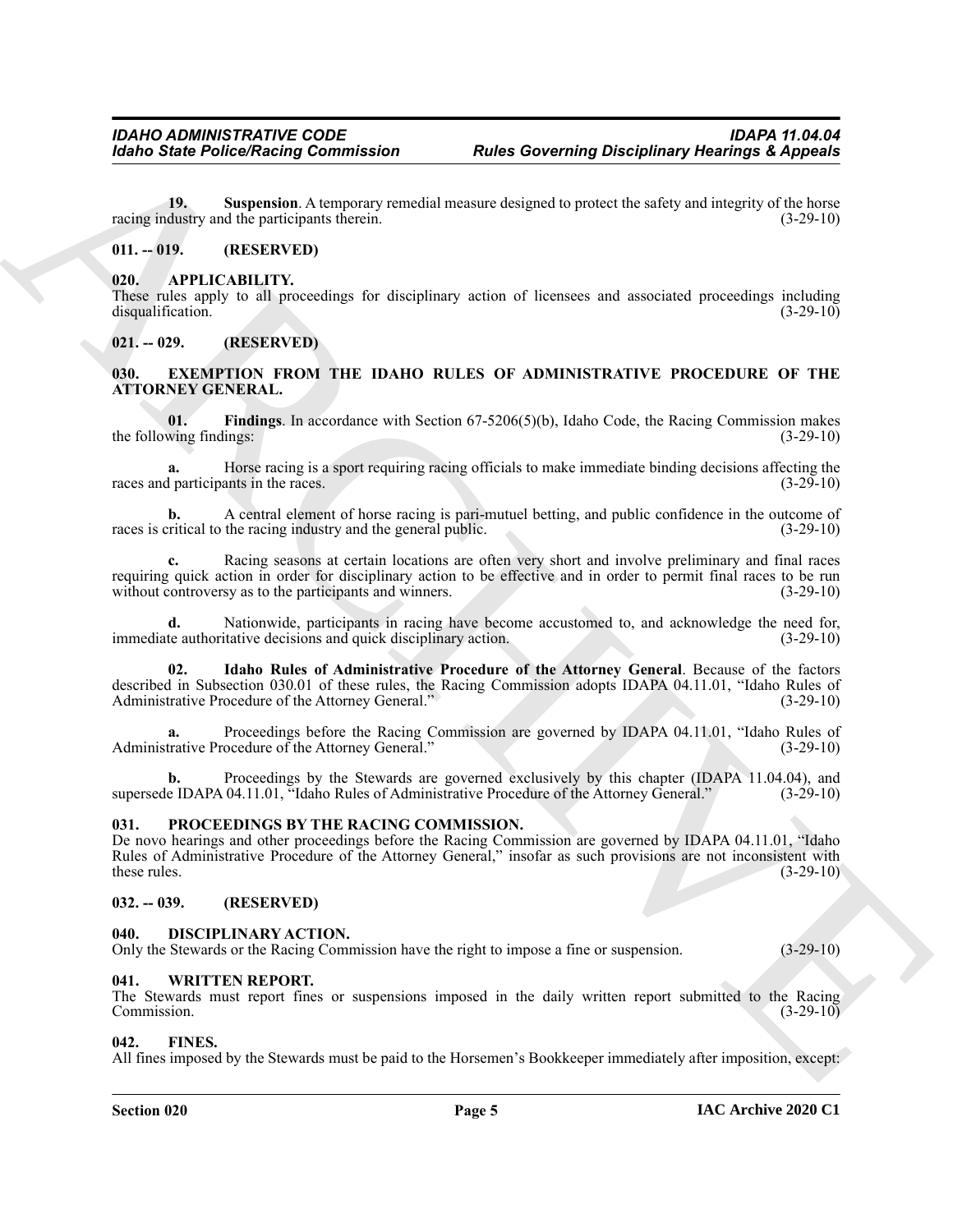<span id="page-5-12"></span><span id="page-5-11"></span><span id="page-5-10"></span>

| 01.            | <b>Otherwise Ordered.</b> As otherwise ordered by the Stewards under these rules; | $(3-29-10)$ |
|----------------|-----------------------------------------------------------------------------------|-------------|
| 02.            | <b>Staved by Commission.</b> Stayed by the Racing Commission; or                  | $(3-29-10)$ |
| $\mathbf{03.}$ | Stayed by Courts. As stayed by a court of competent jurisdiction.                 | $(3-29-10)$ |

#### <span id="page-5-24"></span><span id="page-5-0"></span>**043. SUSPENSIONS.**

#### <span id="page-5-1"></span>**044. -- 049. (RESERVED)**

#### <span id="page-5-22"></span><span id="page-5-21"></span><span id="page-5-2"></span>**050. SUMMARY SUSPENSION.**

#### <span id="page-5-23"></span><span id="page-5-3"></span>**051. -- 059. (RESERVED)**

## <span id="page-5-20"></span><span id="page-5-19"></span><span id="page-5-18"></span><span id="page-5-14"></span><span id="page-5-4"></span>**060. RIGHTS OF THE LICENSEE.**

|                                     | <b>Idaho State Police/Racing Commission</b>                                                              |                                                                                                                                                                                                                                                                                                                               | <b>Rules Governing Disciplinary Hearings &amp; Appeals</b>                                            |
|-------------------------------------|----------------------------------------------------------------------------------------------------------|-------------------------------------------------------------------------------------------------------------------------------------------------------------------------------------------------------------------------------------------------------------------------------------------------------------------------------|-------------------------------------------------------------------------------------------------------|
|                                     |                                                                                                          |                                                                                                                                                                                                                                                                                                                               | $(3-29-10)$                                                                                           |
| 01.                                 |                                                                                                          | <b>Otherwise Ordered.</b> As otherwise ordered by the Stewards under these rules;                                                                                                                                                                                                                                             | $(3-29-10)$                                                                                           |
| 02.                                 | Stayed by Commission. Stayed by the Racing Commission; or                                                |                                                                                                                                                                                                                                                                                                                               | $(3-29-10)$                                                                                           |
| 03.                                 | Stayed by Courts. As stayed by a court of competent jurisdiction.                                        |                                                                                                                                                                                                                                                                                                                               | $(3-29-10)$                                                                                           |
| 043.<br>the last day of suspension. | <b>SUSPENSIONS.</b>                                                                                      | All suspensions for a specified period of time are to be considered in calendar days. The ruling will show the first and                                                                                                                                                                                                      | $(3-29-10)$                                                                                           |
| $044. - 049.$                       | (RESERVED)                                                                                               |                                                                                                                                                                                                                                                                                                                               |                                                                                                       |
| 050.                                | <b>SUMMARY SUSPENSION.</b><br>welfare, the Stewards may summarily suspend the license pending a hearing. | If the Stewards determine that a licensee's actions constitute an immediate danger to the public health, safety or                                                                                                                                                                                                            | $(3-29-10)$                                                                                           |
| 01.                                 |                                                                                                          | <b>Entitlement to Hearing.</b> A licensee whose license has been summarily suspended is entitled to a<br>hearing on the summary suspension not later than the third day after the license was summarily suspended. The<br>licensee may waive his right to a hearing on the summary suspension within the three (3) day limit. | $(3-29-10)$                                                                                           |
| 02.                                 | license should remain suspended pending a final disciplinary hearing and ruling.                         | Issue at Hearing. The Stewards must conduct a hearing on the summary suspension in the same<br>manner as other disciplinary hearings. At a hearing on a summary suspension, the sole issue is whether the licensee's                                                                                                          | $(3-29-10)$                                                                                           |
| $051. - 059.$                       | (RESERVED)                                                                                               |                                                                                                                                                                                                                                                                                                                               |                                                                                                       |
| 060.                                | <b>RIGHTS OF THE LICENSEE.</b>                                                                           | A licensee who is the subject of a disciplinary hearing conducted by the Stewards is entitled to the following:                                                                                                                                                                                                               | $(3-29-10)$                                                                                           |
|                                     |                                                                                                          |                                                                                                                                                                                                                                                                                                                               |                                                                                                       |
| 01.                                 | <b>Proper Notice.</b> Proper notice of all charges;                                                      |                                                                                                                                                                                                                                                                                                                               |                                                                                                       |
| 02.                                 |                                                                                                          | Legal Counsel. The right to legal counsel at the licensee's own expense;                                                                                                                                                                                                                                                      |                                                                                                       |
| 03.                                 |                                                                                                          | <b>Examination of Evidence</b> . The right to examine all evidence to be presented against the licensee;                                                                                                                                                                                                                      |                                                                                                       |
| 04.                                 | <b>Defense</b> . The right to present a defense;                                                         |                                                                                                                                                                                                                                                                                                                               |                                                                                                       |
| 05.                                 | Call Witnesses. The right to call witnesses; and                                                         |                                                                                                                                                                                                                                                                                                                               |                                                                                                       |
| 06.                                 | Cross Examination. The right to cross examine witnesses.                                                 |                                                                                                                                                                                                                                                                                                                               | $(3-29-10)$                                                                                           |
| $061. - 069.$                       | (RESERVED)                                                                                               |                                                                                                                                                                                                                                                                                                                               |                                                                                                       |
| 070.                                | PROPER NOTICE OF ALL CHARGES.<br>his right to a three-day notice by executing a written waiver.          | The Stewards must provide written notice at least three (3) days before the hearing to a licensee who is the subject of<br>a disciplinary hearing, except as provided for by these rules regarding summary suspensions. The licensee may waive                                                                                |                                                                                                       |
| 071.                                | <b>CONTENT OF NOTICE.</b><br>Notice given under Section 070 includes:                                    |                                                                                                                                                                                                                                                                                                                               | $(3-29-10)$<br>$(3-29-10)$<br>$(3-29-10)$<br>$(3-29-10)$<br>$(3-29-10)$<br>$(3-29-10)$<br>$(3-20-20)$ |

#### <span id="page-5-17"></span><span id="page-5-16"></span><span id="page-5-15"></span><span id="page-5-13"></span><span id="page-5-6"></span><span id="page-5-5"></span>The Stewards must provide written notice at least three (3) days before the hearing to a licensee who is the subject of a disciplinary hearing, except as provided for by these rules regarding summary suspensions. The licensee may waive<br>his right to a three-day notice by executing a written waiver. (3-29-10) his right to a three-day notice by executing a written waiver.

<span id="page-5-9"></span><span id="page-5-8"></span><span id="page-5-7"></span>

| 071. |      | <b>CONTENT OF NOTICE.</b><br>Notice given under Section 070 includes:       | $(3-20-20)$ |
|------|------|-----------------------------------------------------------------------------|-------------|
|      | -01. | Hearing Schedule. A statement of the time, place and nature of the hearing; | $(3-29-10)$ |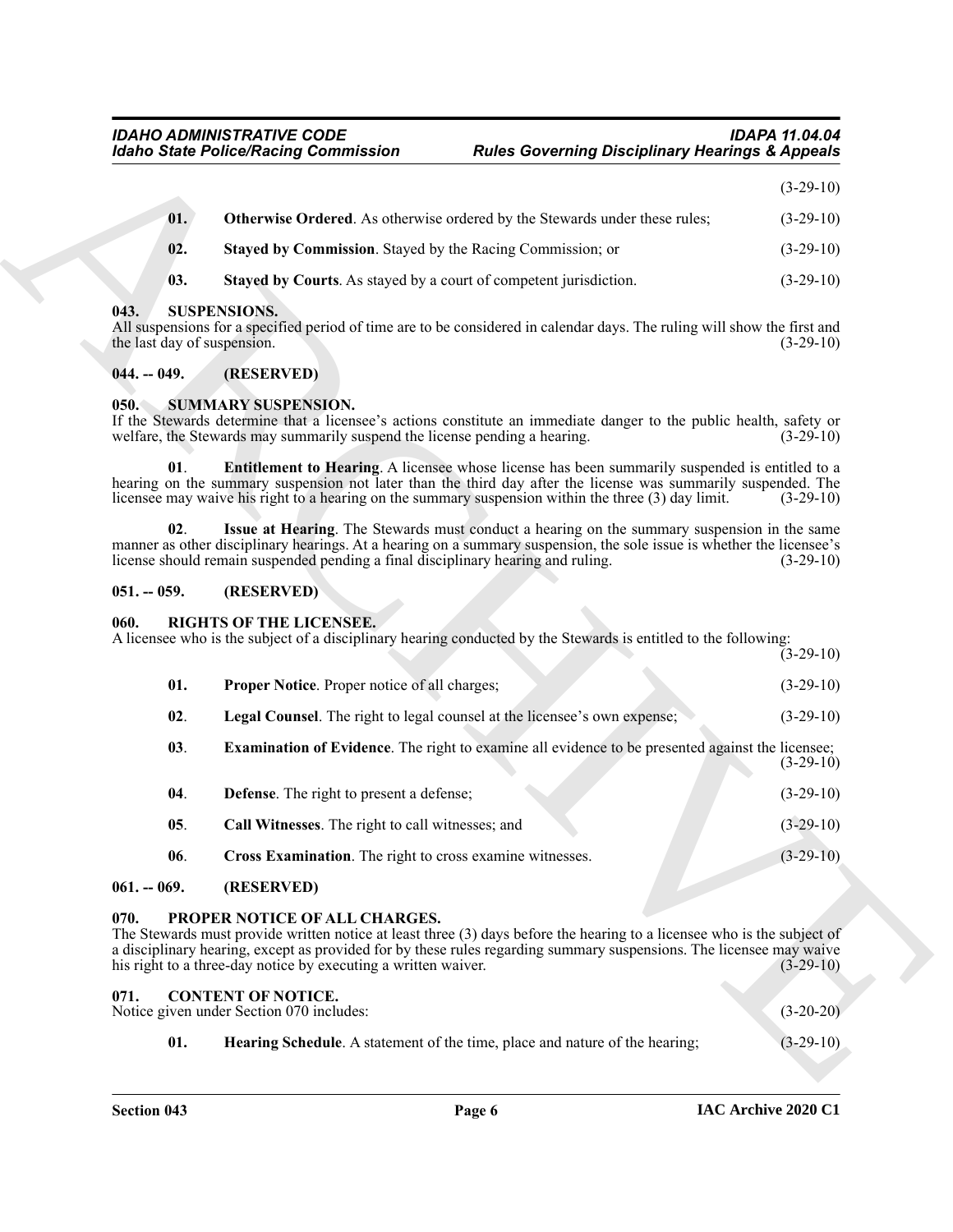**02.** Legal Authority. A statement of the legal authority and jurisdiction under which the hearing is to  $(3-29-10)$ be held;  $(3-29-10)$ 

<span id="page-6-11"></span><span id="page-6-8"></span><span id="page-6-7"></span>**03. Violation**. A reference to the particular sections of the statutes or rules involved; (3-29-10)

**04. Description of Conduct**. A short, in plain language of the alleged conduct that has given rise to the ary hearing: disciplinary hearing;

<span id="page-6-23"></span><span id="page-6-10"></span><span id="page-6-9"></span>**05. Possible Penalties**. The possible penalties that may be imposed; and (3-29-10)

**06.** Rights. A statement summarizing the rights of the licensee as outlined in Section 060 of these (3-29-10) rules. (3-29-10)

#### <span id="page-6-21"></span><span id="page-6-0"></span>**072. SERVICE OF NOTICE.**

**01. Hand Delivery**. If possible, the Stewards or their designee may hand deliver the written notice of plinary hearing to the licensee who is the subject of the hearing. (3-29-10) the disciplinary hearing to the licensee who is the subject of the hearing.

<span id="page-6-24"></span><span id="page-6-22"></span>**02. Mail Delivery**. If hand delivery is not possible, the Stewards may mail the notice to the licensee's last known address, as found in the Racing Commission's licensing files, by regular mail and by certified mail, return receipt requested. (3-29-10) receipt requested.

Mohol Sinte PoliceVictorian Gommitstics<br>
Police Governing Governing Disciplinary Postman is  $\frac{1}{2}$ <br>  $\frac{1}{2}$  Level Anthur A scheme with the level descendent scheme with the stationary of the stationary intervention c **03. Disqualification**. If the disciplinary hearing involves an alleged medication violation that could result in the disqualification of a horse, the Stewards must provide notice of the hearing to the owner, managing owner or lessee of the horse in the manner provided by Section 072. (3-29-10)

#### <span id="page-6-17"></span><span id="page-6-1"></span>**073. NONAPPEARANCE.**

<span id="page-6-18"></span>**01. Nonappearance After Adequate Notice**. Nonappearance of a summoned party after adequate notice is construed as a waiver of the right to a hearing before the Stewards. (3-29-10)

<span id="page-6-19"></span>**02. Suspension of License**. In compliance with these rules the Stewards may suspend the license of a person who fails to appear at a disciplinary hearing after written notice of the hearing has been sent. (3-29-10)

#### <span id="page-6-2"></span>**074. -- 079. (RESERVED)**

#### <span id="page-6-12"></span><span id="page-6-3"></span>**080. CONTINUANCES.**

**01. Request for Continuance**. Upon receipt of a notice of disciplinary hearing, a licensee may request a continuance of the hearing.

<span id="page-6-15"></span><span id="page-6-13"></span>**02. Good Cause**. The Stewards may grant a continuance of any hearing for good cause shown. (3-29-10)

<span id="page-6-14"></span>**03. Order of Continuance**. The Stewards may at any time order a continuance on their own motion. (3-29-10)

#### <span id="page-6-4"></span>**081. -- 089. (RESERVED)**

#### <span id="page-6-16"></span><span id="page-6-5"></span>**090. EVIDENCE.**

Each witness at a disciplinary hearing conducted by the Stewards will be sworn in by the presiding steward.

(3-20-20)

#### <span id="page-6-20"></span><span id="page-6-6"></span>**091. RULES OF EVIDENCE.**

The Stewards are to allow a full presentation of evidence and are not bound by the technical rules of evidence. However, the Stewards may disallow evidence that is irrelevant or unduly repetitive of other evidence. The Stewards have the authority to determine, in their sole discretion, the weight and credibility of any evidence or testimony. The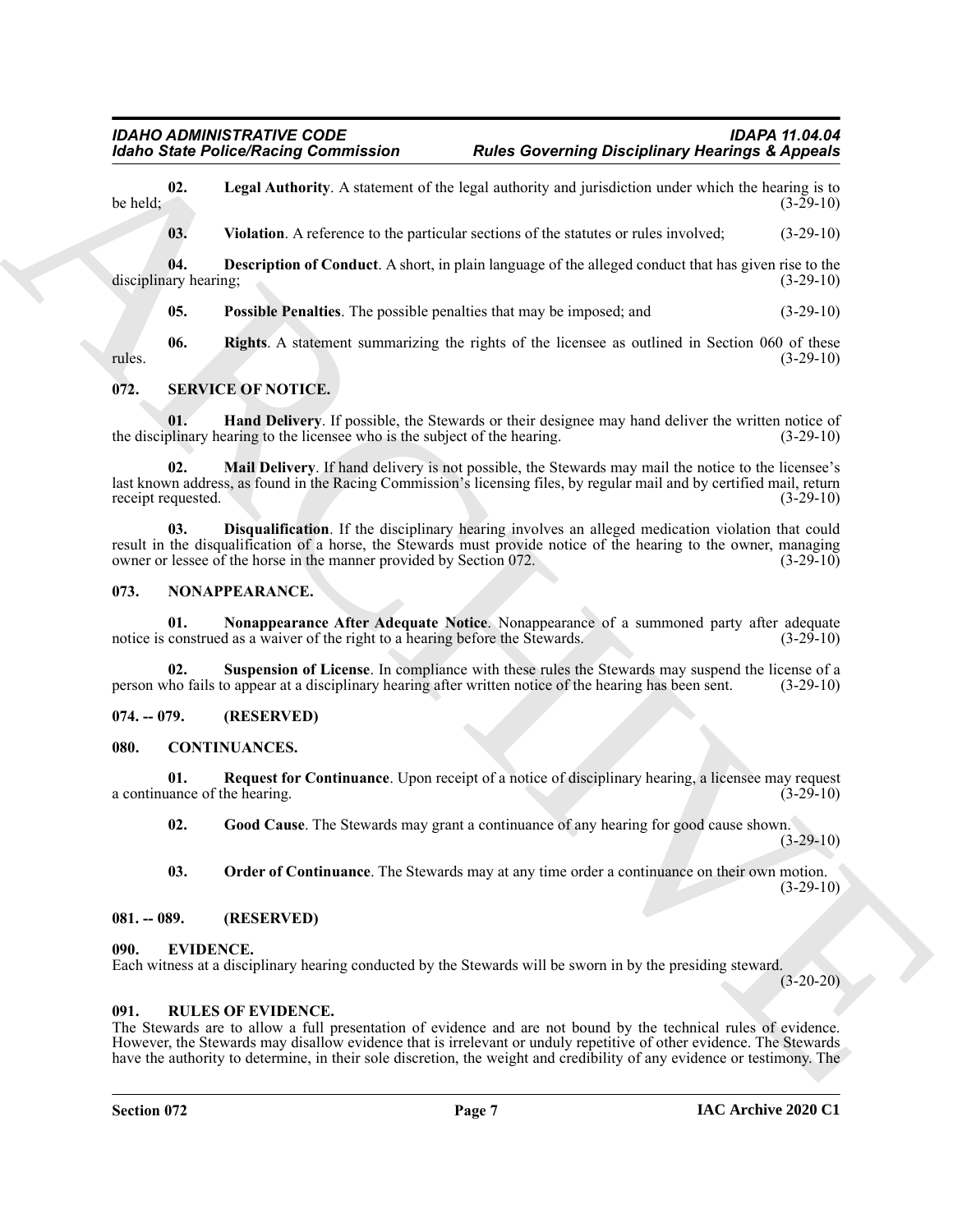Stewards may admit hearsay evidence if the Stewards determine the evidence is of a type that is commonly relied on by reasonably prudent people. The rules of privilege recognized by state law apply in hearings before the Stewards.  $(3-29-10)$ 

## <span id="page-7-8"></span><span id="page-7-0"></span>**092. BURDEN OF PROOF.**

The burden of proof is on the person bringing the complaint to show, by a preponderance of the evidence, that the licensee has violated or is responsible for a violation of the Act or a Racing Commission rule. (3-29-10) licensee has violated or is responsible for a violation of the Act or a Racing Commission rule.

#### <span id="page-7-17"></span><span id="page-7-1"></span>**093. RECORD OF HEARING.**

The Stewards must make a tape recording of all disciplinary hearings. A transcript of the recording may be made available at the expense of the requesting person. (3-29-10) available at the expense of the requesting person.

#### <span id="page-7-2"></span>**094. -- 099. (RESERVED)**

#### <span id="page-7-18"></span><span id="page-7-3"></span>**100. RULING.**

The issues at a disciplinary hearing must be decided by a majority vote of the Stewards. If the vote is not unanimous, the dissenting steward must include a written statement of the reason(s) for the dissent with the record of the hearing.  $(3-29-10)$ 

#### <span id="page-7-9"></span><span id="page-7-4"></span>**101. FORM OF RULING.**

A ruling by the Stewards must be on a form prescribed by the Racing Commission and include: (3-29-10)

<span id="page-7-15"></span>**01. Personal Information**. The full name, date of birth, last record address, license type and license number of the person who is the subject of the hearing; (3-29-10)

**02. Charges**. A statement of the charges against the licensee, including a reference to the specific section of the Act or rules of the Racing Commission that the licensee is found to have violated; (3-29-10)

<span id="page-7-14"></span><span id="page-7-11"></span><span id="page-7-10"></span>

| <b>Dates.</b> The date of the hearing and the date the ruling was issued; | $(3-29-10)$ |
|---------------------------------------------------------------------------|-------------|
| <b>Penalty.</b> The penalty imposed;                                      | $(3-29-10)$ |

- <span id="page-7-13"></span><span id="page-7-12"></span>**05. Order of Finish**. Any changes in the order of finish or purse distribution; and (3-29-10)
- **06. Other Information**. Any other information required by the Racing Commission. (3-29-10)
- <span id="page-7-22"></span><span id="page-7-19"></span><span id="page-7-16"></span>**07. Signing of Ruling**. Signatures by a majority of the Stewards. (3-20-20)

#### <span id="page-7-5"></span>**102. -- 109. (RESERVED)**

#### <span id="page-7-6"></span>**110. SERVICE OF RULING.**

**01. Hand Delivery**. If possible, the Stewards or their designee may hand deliver a copy of the ruling to n who is the subject of the ruling. the person who is the subject of the ruling.

<span id="page-7-23"></span>**02. Mail**. If hand delivery is not possible, the Stewards may mail the ruling to the person's last known address, as found in the Racing Commission's licensing files, by regular mail and by certified mail, return receipt requested.  $(3-29-10)$ 

<span id="page-7-21"></span><span id="page-7-20"></span>**03. Copy**. A copy of the ruling must be sent to the association of Racing Commissioners International or association of Racing Commissioners International Ruling Database. (3-29-10)

More Benefick the material continues the Shemala obtained Benefick of the More Control of the More Control of the More Control of the More Control of the More Control of the More Control of the More Control of the More Co **04. Disqualification**. If the ruling includes the disqualification of a horse, the Stewards must provide a copy of the ruling to the owner of the horse, the horsemen's bookkeeper, the appropriate past performance service(s) and the Association of Racing Commissioners International in the manner provided for in these rules. (3-2 and the Association of Racing Commissioners International in the manner provided for in these rules.

#### <span id="page-7-7"></span>**111. -- 119. (RESERVED)**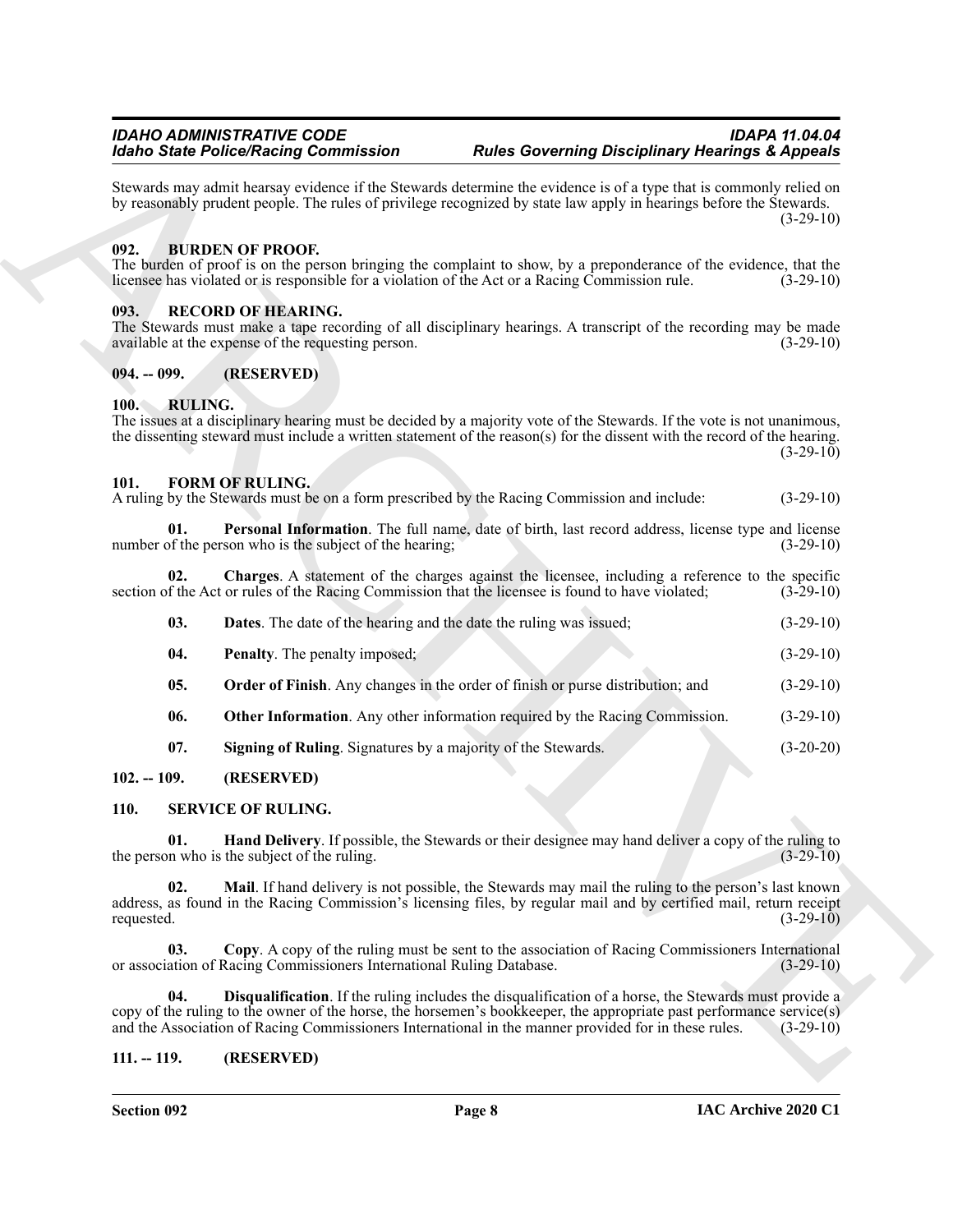#### <span id="page-8-19"></span><span id="page-8-0"></span>**120. NOTICE OF RIGHT OF APPEAL.**

A licensee who is the subject of the proceeding must be informed by the Stewards of his right to appeal the ruling at the time he is informed of the ruling.  $(3-29-10)$ 

### <span id="page-8-1"></span>**121. -- 139. (RESERVED)**

#### <span id="page-8-23"></span><span id="page-8-2"></span>**140. TRANSFER OF HORSE PROHIBITED.**

The transfer of a horse to avoid application of a Racing Commission rule or ruling is prohibited. (3-29-10)

#### <span id="page-8-3"></span>**141. -- 149. (RESERVED)**

#### <span id="page-8-13"></span><span id="page-8-4"></span>**150. APPEALS.**

Roles Sinte Police/Nacing Commission<br>
The Correlation of APPLEM.<br>
A monotonic transformation of the theoretical tensor is informating the Stewards of the sight support the sight of the state<br>
A monotonic transformation o Except as provided in Section 160 of these rules, a licensee aggrieved by a ruling of the Stewards may appeal to the Racing Commission. A licensee who fails to file an appeal by the deadline and in the form outlined by these rules waives the right of appeal. (3-20-20)

#### <span id="page-8-22"></span><span id="page-8-5"></span>**151. TIME FRAME FOR APPEAL.**

An appeal must be filed with the Executive Director of the Racing Commission not later than five (5) calendar days after the entry of the ruling. If the Racing Commission determines the appeal to be frivolous, the appellant may be subject to a fine. (3-29-10)

#### <span id="page-8-14"></span><span id="page-8-6"></span>**152. FORM OF APPEAL.**

|              |  | Form of Appeal. An appeal must be in writing on a form prescribed by the Racing Commission |
|--------------|--|--------------------------------------------------------------------------------------------|
| and include: |  | $(3-29-10)$                                                                                |
|              |  |                                                                                            |

<span id="page-8-16"></span>**a.** The name, address, telephone number and signature of the licensee making the appeal; and (3-29-10)

<span id="page-8-15"></span>**b.** A statement of the basis for the appeal. (3-29-10)

**02. Bond**. The licensee filing the appeal may be required to furnish a bond in the amount of two hundred dollars (\$200) to cover the administrative costs and which may be forfeited should the appeal be heard.  $(3-29-10)$ 

#### <span id="page-8-21"></span><span id="page-8-7"></span>**153. RECORD FOR APPEAL.**

#### Upon notification by the Racing Commission that an appeal has been filed, the Stewards must forward to the Racing Commission the written record of the proceeding and any evidence or exhibits on which the appeal is based.  $(3-29-10)$

#### <span id="page-8-20"></span><span id="page-8-8"></span>**154. PAYMENT OF FINES DURING APPEAL.**

If a licensee against whom a fine has been assessed files an appeal of the ruling that assesses the fine, the licensee must pay the fine in accordance with these rules. If the appeal is disposed of in favor of the appellant, the Racing Commission will refund the amount of the fine. (3-20-20)

#### <span id="page-8-18"></span><span id="page-8-9"></span>**155. -- 159. (RESERVED)**

#### <span id="page-8-10"></span>**160. NO APPEAL FROM DISQUALIFICATION FOR INTERFERENCE.**

A decision by the Stewards regarding a disqualification for interference during the running of the race is final and may not be appealed to the Racing Commission. (3-29-10)

### <span id="page-8-11"></span>**161. -- 169. (RESERVED)**

#### <span id="page-8-17"></span><span id="page-8-12"></span>**170. HEARING ON APPEAL.**

The hearing of the Racing Commission on appeal is limited to oral argument regarding issues of law and fact as may be found in the record established before the Board of Stewards, except, the Racing Commission may order a de novo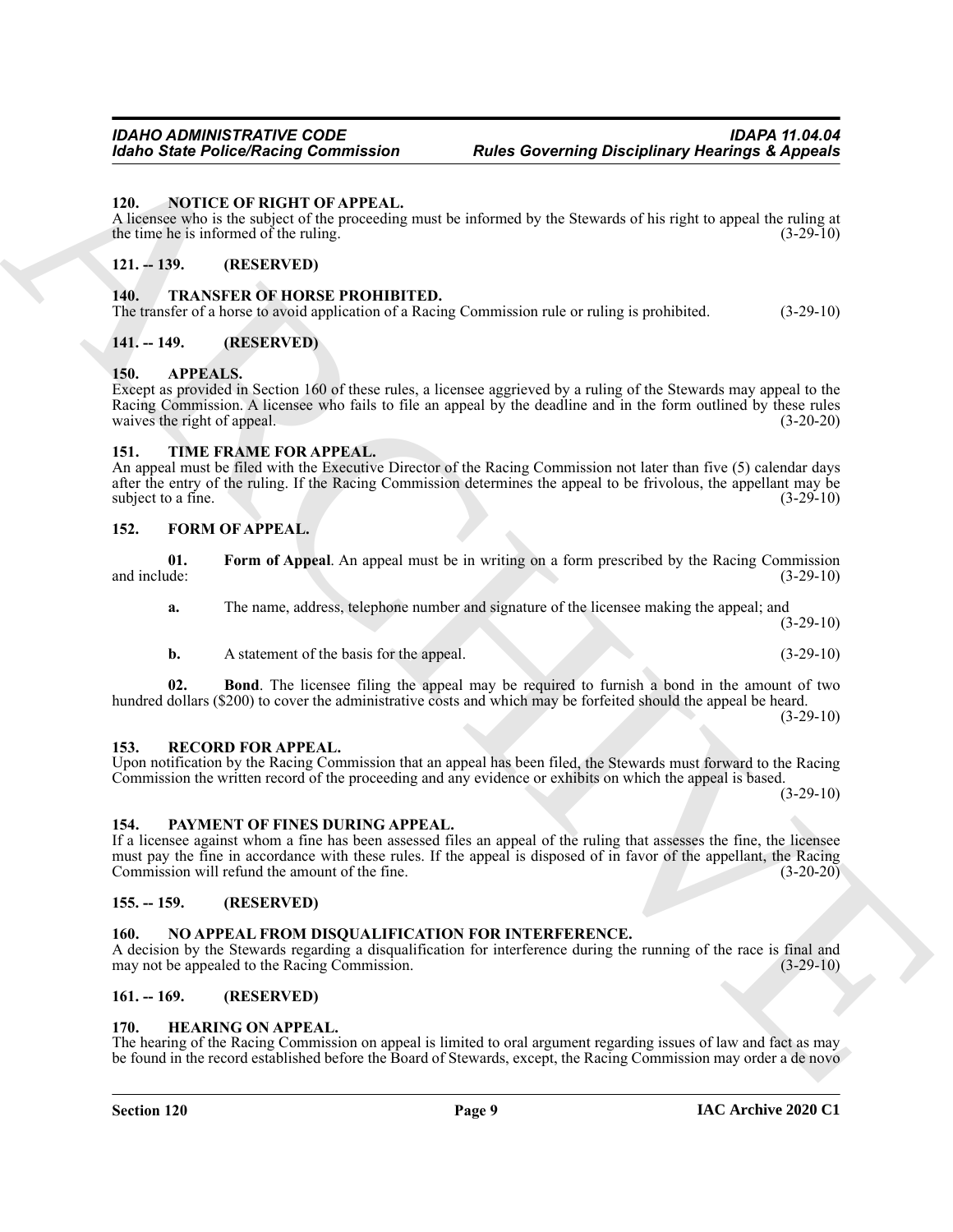hearing if the Racing Commission determines that exceptional circumstances require it. (3-29-10)

#### <span id="page-9-0"></span>**171. WRITTEN APPEAL.**

<span id="page-9-25"></span><span id="page-9-23"></span><span id="page-9-22"></span>**01. Written Appeal**. With the consent of the appellant, an appeal may be submitted in writing.  $(3-29-10)$ 

**02. Determination**. The Racing Commission will determine the matter upon the record submitted to the Racing Commission. (3-29-10)

<span id="page-9-24"></span><span id="page-9-14"></span>**03. Papers**. All papers filed with the Racing Commission are the property of the Racing Commission.  $(3-29-10)$ 

#### <span id="page-9-1"></span>**172. HEARING OFFICER.**

The Racing Commission may assign a hearing officer to hear the matter pending before the Racing Commission, pursuant to the IDAPA 04.11.01, "Idaho Rules of Administrative Proceeding of the Attorney General." (3-29-10)

#### <span id="page-9-26"></span><span id="page-9-2"></span>**173. WRITTEN ARGUMENTS.**

Written arguments and briefs or briefs and motions regarding the appeal will be allowed under such terms as the Racing Commission may direct in its notice of hearing, which will be issued at least twenty-eight (28) days prior to the date set for hearing. (3-29-10) (3-29-10)

#### <span id="page-9-15"></span><span id="page-9-3"></span>**174. MOTIONS.**

Requests for postponement and other motions must be filed in writing not later than seven (7) days before the scheduled hearing. The Executive Director may determine whether good cause is shown for the postponement and may grant or deny the request on behalf of the Racing Commission. (3-29-10) may grant or deny the request on behalf of the Racing Commission.

#### <span id="page-9-4"></span>**175. -- 179. (RESERVED)**

#### <span id="page-9-18"></span><span id="page-9-16"></span><span id="page-9-5"></span>**180. RECORD OF PROCEEDINGS.**

Known Static Police/Reison, Commutation Relief Governing Disciplinary Realings & Appendix<br>
Archives Results (1978). Witter Known Static Commutation Static Static Commutation Static Static Commutation<br>
17. Witter First AP **01. Record of Proceedings**. A verbatim record of the proceedings at hearings before the Racing Commission will be maintained either by electrical devices or by stenographic means, as the Racing Commission may direct. (3-29-10)

**02. Stenographic Record**. If any party to the action requests a stenographic record of the proceedings, the record will be done by stenographic means. (3-29-10)

<span id="page-9-19"></span><span id="page-9-17"></span><span id="page-9-11"></span>**03.** Cost. The requesting party must pay the costs of reporting the proceedings. (3-29-10)

#### <span id="page-9-6"></span>**181. FINAL ORDER.**

Following the hearing the Racing Commission will issue a final order as provided by Section 67-5246, Idaho Code. The Executive Director may sign the final order on behalf of the Racing Commission Chairman. (3-29-10)

#### <span id="page-9-20"></span><span id="page-9-7"></span>**182. -- 199. (RESERVED)**

#### <span id="page-9-8"></span>**200. STAY OF RULING.**

A licensee who has been disciplined by a ruling of the Stewards may apply to the Executive Director for a stay of the ruling. (3-29-10)

#### <span id="page-9-21"></span><span id="page-9-9"></span>**201. TIME FRAME FOR APPLICATION.**

An application for a stay must be filed with the Racing Commission's Executive Director not later than the deadline for filing an appeal.  $(3-29-10)$ 

#### <span id="page-9-10"></span>**202. FORM OF APPLICATION.**

<span id="page-9-13"></span><span id="page-9-12"></span>**01.** Application for Stay. An application for a stay must be in writing and include: (3-29-10)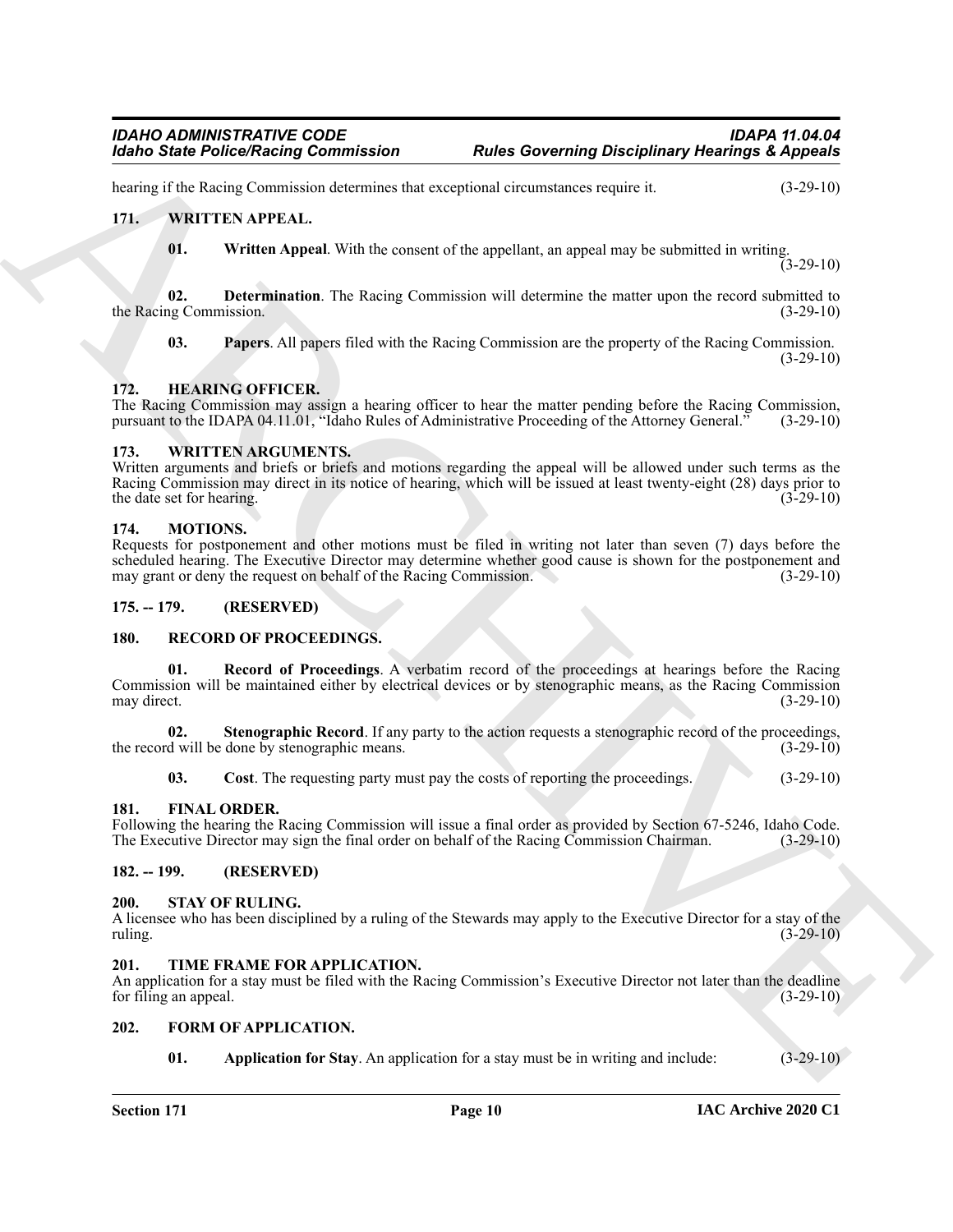<span id="page-10-14"></span><span id="page-10-0"></span>

| <b>Idaho State Police/Racing Commission</b> |                                                                                                                            | <b>Rules Governing Disciplinary Hearings &amp; Appeals</b>                                                                                                                                                                             |             |
|---------------------------------------------|----------------------------------------------------------------------------------------------------------------------------|----------------------------------------------------------------------------------------------------------------------------------------------------------------------------------------------------------------------------------------|-------------|
| a.                                          |                                                                                                                            | The name, address, and telephone number of the person requesting the stay;                                                                                                                                                             | $(3-29-10)$ |
| b.                                          | A statement of the justification for the stay.                                                                             |                                                                                                                                                                                                                                        | $(3-29-10)$ |
| 02.                                         |                                                                                                                            | Licensee Signature. The application must be signed by the licensee requesting the stay. (3-29-10)                                                                                                                                      |             |
| 203.                                        | <b>GRANT OR DENIAL OF STAY.</b><br>The Executive Director may grant a stay for cause.                                      |                                                                                                                                                                                                                                        | $(3-29-10)$ |
| 01.                                         |                                                                                                                            | Licensee Notification. The Executive Director must notify the licensee in writing of the decision.                                                                                                                                     | $(3-29-10)$ |
| 02.                                         | these rules for reasonable cause.                                                                                          | Rescission of Stay. The Executive Director may rescind a stay granted under this Subsection of                                                                                                                                         | $(3-29-10)$ |
| 204.                                        | <b>EFFECT OF STAY.</b><br>The fact that a stay is granted is not a presumption that the ruling by the Stewards is invalid. |                                                                                                                                                                                                                                        | $(3-29-10)$ |
| $205. - 349.$                               | (RESERVED)                                                                                                                 |                                                                                                                                                                                                                                        |             |
| 350.<br>determine that:                     | <b>EXCLUSION.</b>                                                                                                          | The Stewards or Racing Commission may order an individual excluded from all or part of any premises under the<br>regulatory jurisdiction of the Racing Commission if the Stewards, Executive Director, or Racing Commission            | $(3-29-10)$ |
| 01.<br>the Racing Commission.               |                                                                                                                            | Statutory or Regulatory Exclusion. The individual may be excluded under the statutes or rules of                                                                                                                                       | $(3-29-10)$ |
| 02.                                         | maintaining the honesty and integrity of racing.                                                                           | Integrity Exclusion. The individual's presence on racing association grounds is inconsistent with                                                                                                                                      | $(3-29-10)$ |
| 351.<br>Racing Commission.                  | <b>HEARING ON EXCLUSION.</b>                                                                                               | An exclusion may be ordered separately or in conjunction with other disciplinary action taken by the Stewards or                                                                                                                       | $(3-29-10)$ |
| 01.                                         | hearing before the Stewards or Racing Commission.                                                                          | Ordered Separately. If an exclusion is ordered separately, the excluded individual is entitled to a                                                                                                                                    | $(3-29-10)$ |
| 02.                                         | conducted by the Stewards or Racing Commission.                                                                            | Conduct of Hearing. A hearing on an exclusion is conducted in the same manner as other hearings                                                                                                                                        | $(3-29-10)$ |
| 03.                                         |                                                                                                                            | <b>Effect of Exclusion</b> . If an individual is excluded under these rules, a horse owned or trained by or<br>under the care or supervision of the individual is ineligible to be entered or to start in a race in this jurisdiction. | $(3-29-10)$ |
| $352. - 399.$                               | (RESERVED)                                                                                                                 |                                                                                                                                                                                                                                        |             |
| 400.                                        | <b>RULINGS IN OTHER JURISDICTIONS.</b><br>suspensions, revocation, or eligibility of horses.                               | The Racing Commission and the Stewards may honor rulings from other pari-mutuel jurisdictions regarding license                                                                                                                        | $(3-29-10)$ |
| 401.                                        | APPEALS OF RECIPROCAL RULINGS.<br>show cause why such ruling should not be enforced in this jurisdiction.                  | Persons subject to rulings in other jurisdictions have the right to request a hearing before the Racing Commission to                                                                                                                  | $(3-29-10)$ |
| 01.<br>the appeal.                          |                                                                                                                            | Request for Hearing. Any request for such hearing must clearly set forth in writing the reasons for                                                                                                                                    | $(3-29-10)$ |
|                                             |                                                                                                                            |                                                                                                                                                                                                                                        |             |

#### <span id="page-10-17"></span><span id="page-10-16"></span><span id="page-10-15"></span><span id="page-10-10"></span><span id="page-10-2"></span><span id="page-10-1"></span>**205. -- 349. (RESERVED)**

#### <span id="page-10-13"></span><span id="page-10-11"></span><span id="page-10-3"></span>**350. EXCLUSION.**

#### <span id="page-10-21"></span><span id="page-10-19"></span><span id="page-10-18"></span><span id="page-10-12"></span><span id="page-10-4"></span>**351. HEARING ON EXCLUSION.**

#### <span id="page-10-20"></span><span id="page-10-5"></span>**352. -- 399. (RESERVED)**

#### <span id="page-10-22"></span><span id="page-10-6"></span>**400. RULINGS IN OTHER JURISDICTIONS.**

# <span id="page-10-9"></span><span id="page-10-8"></span><span id="page-10-7"></span>**401. APPEALS OF RECIPROCAL RULINGS.**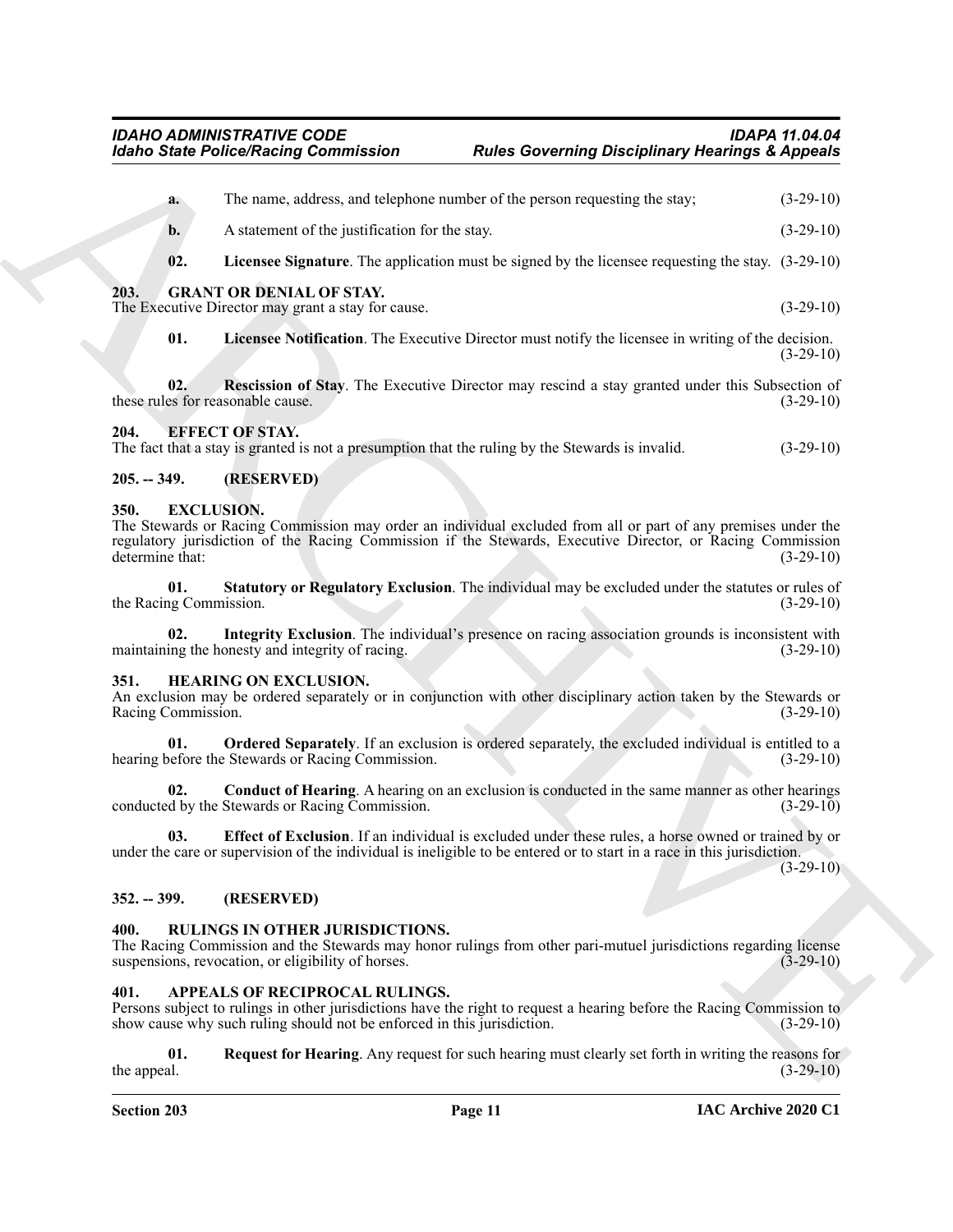Handi Saint Princettain Communes – Rute Communistan Disciplinary Meaning & Application<br>ARCHIVED – Handi The regional mass for signal by the power requestion de chemical<br>ARCHIVED – Handi The regional mass for signal by the **02.** Signed. The request must be signed by the person requesting the hearing. (3-29-10)

<span id="page-11-1"></span><span id="page-11-0"></span>**402. -- 999. (RESERVED)**